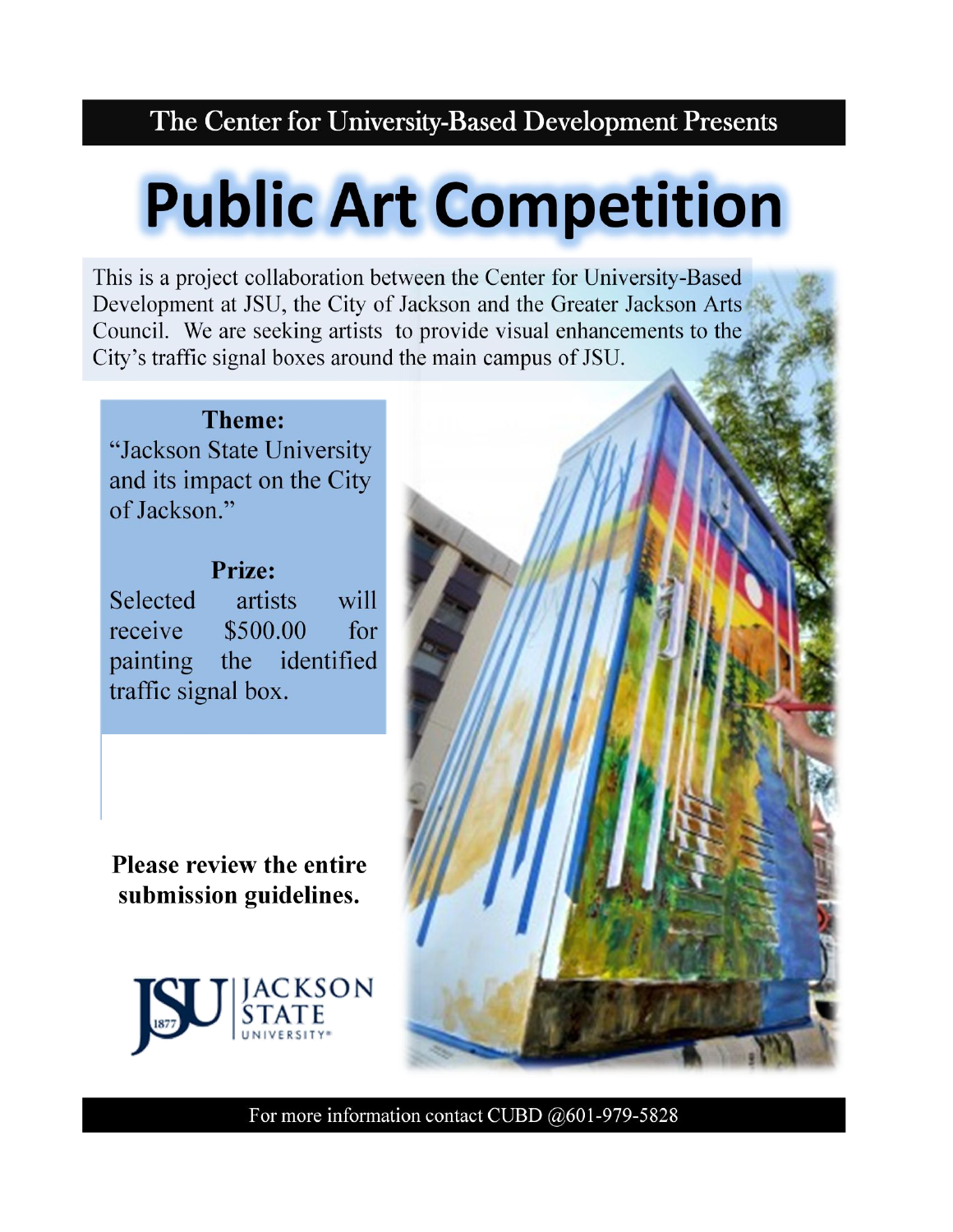#### **Request for Qualifications and Proposals**

#### **Traffic Signal Box Public Art Project**

#### **Jackson, MS**

#### **Time Line**

| <b>Request for interested Artists</b>          | 2014                       |
|------------------------------------------------|----------------------------|
| <b>Request for Qualification and Proposals</b> | May $1st$ , 2014           |
| <b>Submission Deadline</b>                     | Ongoing                    |
| Juror's Decision and Announcement              | Ongoing                    |
| Contracts & Permits signed by Artists          | 2014                       |
| Artist Workshop                                | <b>TBA</b>                 |
| 1/2 Artist Fees Paid                           | at workshop                |
| Boxes primed $\&$ Artists start painting       | immediately after workshop |
| Final deadline for completion                  | December $1st$ , 2014      |

This is an estimated timeline, and is subject to change according to the ability of Jackson State University, The Greater Jackson Arts Council and The City of Jackson to collaborate on all aspects of the project.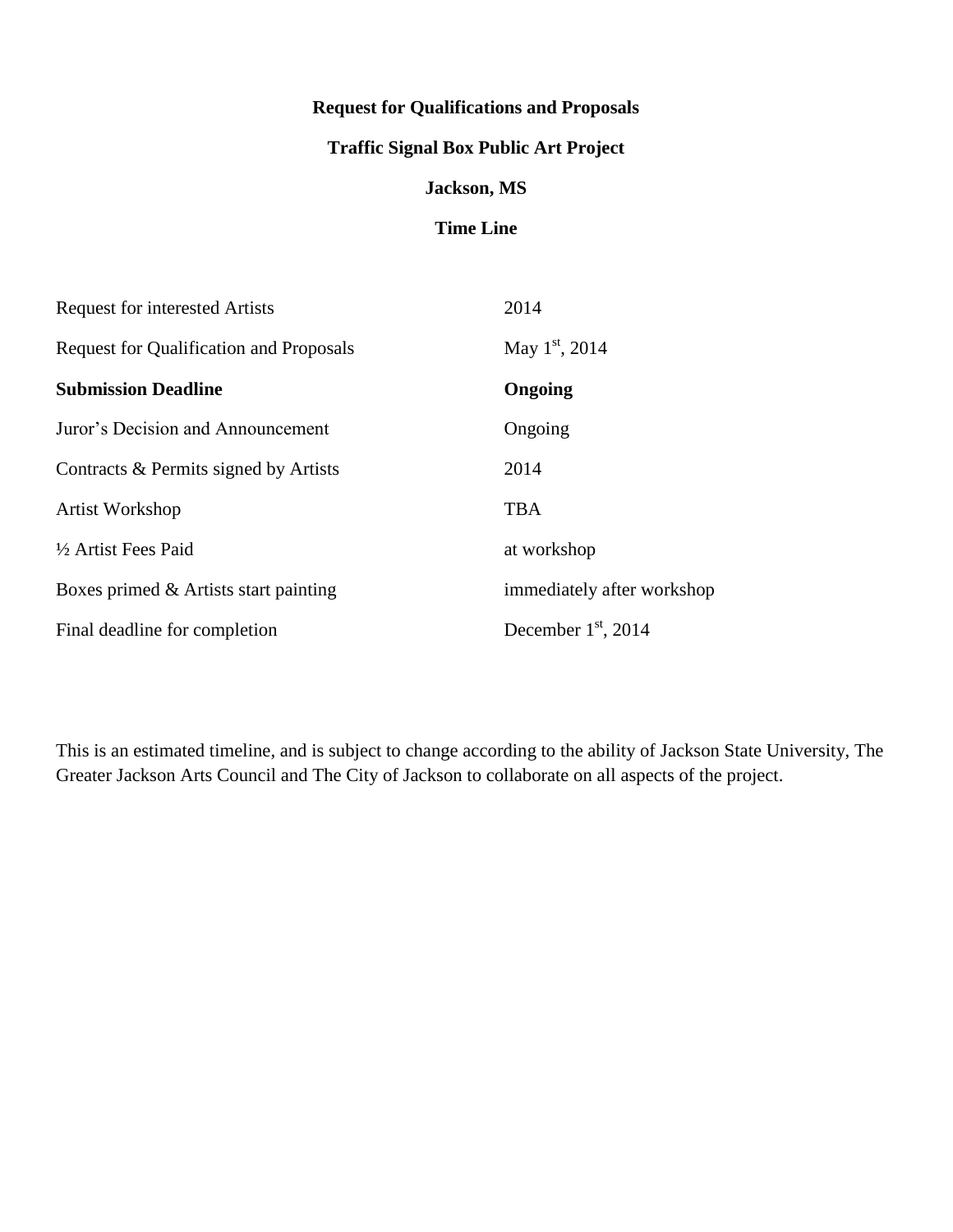### **Request for Qualifications and Proposals Traffic Signal Box Art Project Jackson, Mississippi**

#### **Deadline for Submission…..Ongoing**

#### **Eligibility: Open to all artists within the city of Jackson**

**Project**: This is a project of the Center for University-Based Development at JSU, the City of Jackson, and the Greater Jackson Arts Council. We want to provide visual enhancement to the City's traffic signal boxes that are located near the main campus of JSU. We want to provide improvements to the aesthetics of the City of Jackson…transforming mundane infrastructural elements into artistically designed outdoor public art that enhances and celebrates the local environment.

The project will involve painting two-dimensional renderings on up to 30 (in our pilot project) signal utility boxes at a fee of up to \$500.00 per utility box.

The artist(s) selected for this project will work closely with city agencies and the Signal Box Art Project Selection Committee to design and paint utility boxes in the City of Jackson. Goals of this project include; increasing public awareness of art all around us; broadening viewer's perspectives of public spaces within the city; and fostering a sense of place in and around the community.

Preference will be given to designs that emphasize color and form, use the illusion of three-dimensional space, are aesthetically pleasing and relate well to the site(s) in which they are implemented. Black and dark colors are discouraged due to the risk of the overheating of the signal boxes. Materials, colors and visual content are subject to the approval of both the Signal Box Art Project Selection Committee and the Office of the Mayor. Designs depicting religious, political, or controversial subjects will not be considered.

**Criteria:** Artists should have previous experience creating art for public places, or show that they can. Artists will be required to work collaboratively with the Committee and agencies of the City of Jackson as noted above.

**Budget:** The budget is up to \$500.00 per traffic box. The Center for University-Based Development has purchased the materials needed to paint the traffic box.

#### **Theme: Jackson State University and its impact on the City of Jackson**

Some images we are looking for…

Sonic Boom of the South

Tigers

Our Motto, "Challenging Minds, Changing Lives"

Historic figures such as John R. Lynch and Margaret Walker-Alexander. Other historic places or people are also encouraged.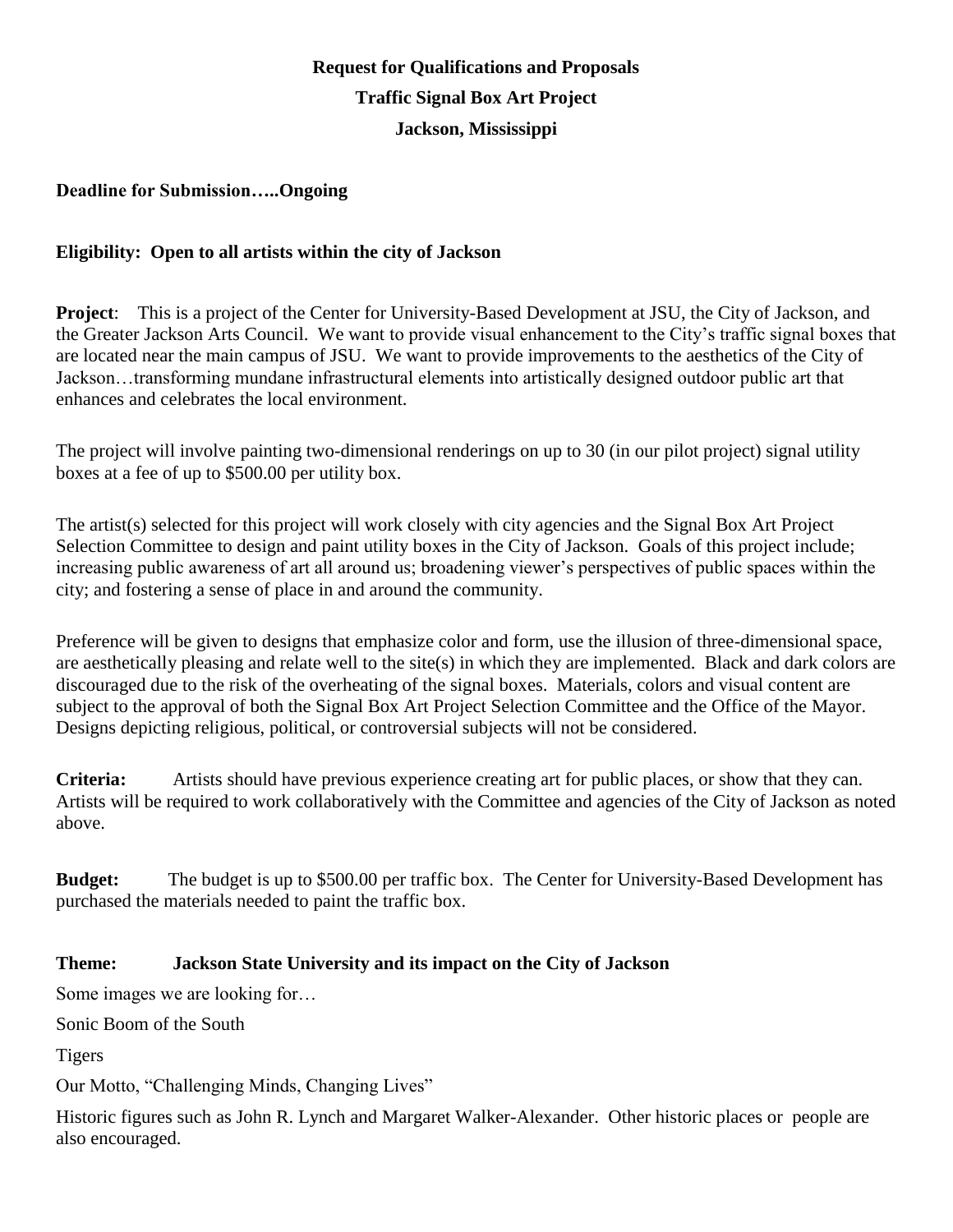#### **Submission Requirements**:

- 1) Current resume' detailing professional art experience, artistic accomplishments and references.
- 2) Detailed artwork on the template of the signal box provided in the packet. A narrative describing the artwork and how you will interpret the theme.
- 3) Final version of artwork on cardstock copy of template. (The paper copy may be replicated for your design purposes).
- 4) Project approach (including provisions for maintenance) should be limited to one written page, with artist's name, phone, E-mail and return address.
- 5) An estimated budget on materials and supplies needed. Chosen artists will receive information about paint recommendations at the Artist Workshop in March.

**Project Time Line:** Enclosed

#### **Application Information:**

**Center for University-Based Development 1400 John R. Lynch St. JSU Box 17240 Jackson, MS 39217 601 979 5828**

#### **Rights and Responsibilities:**

The completed physical artwork shall be owned by the City of Jackson, Mississippi. The ownership of the images/intellectual property shall be retained by the artist.